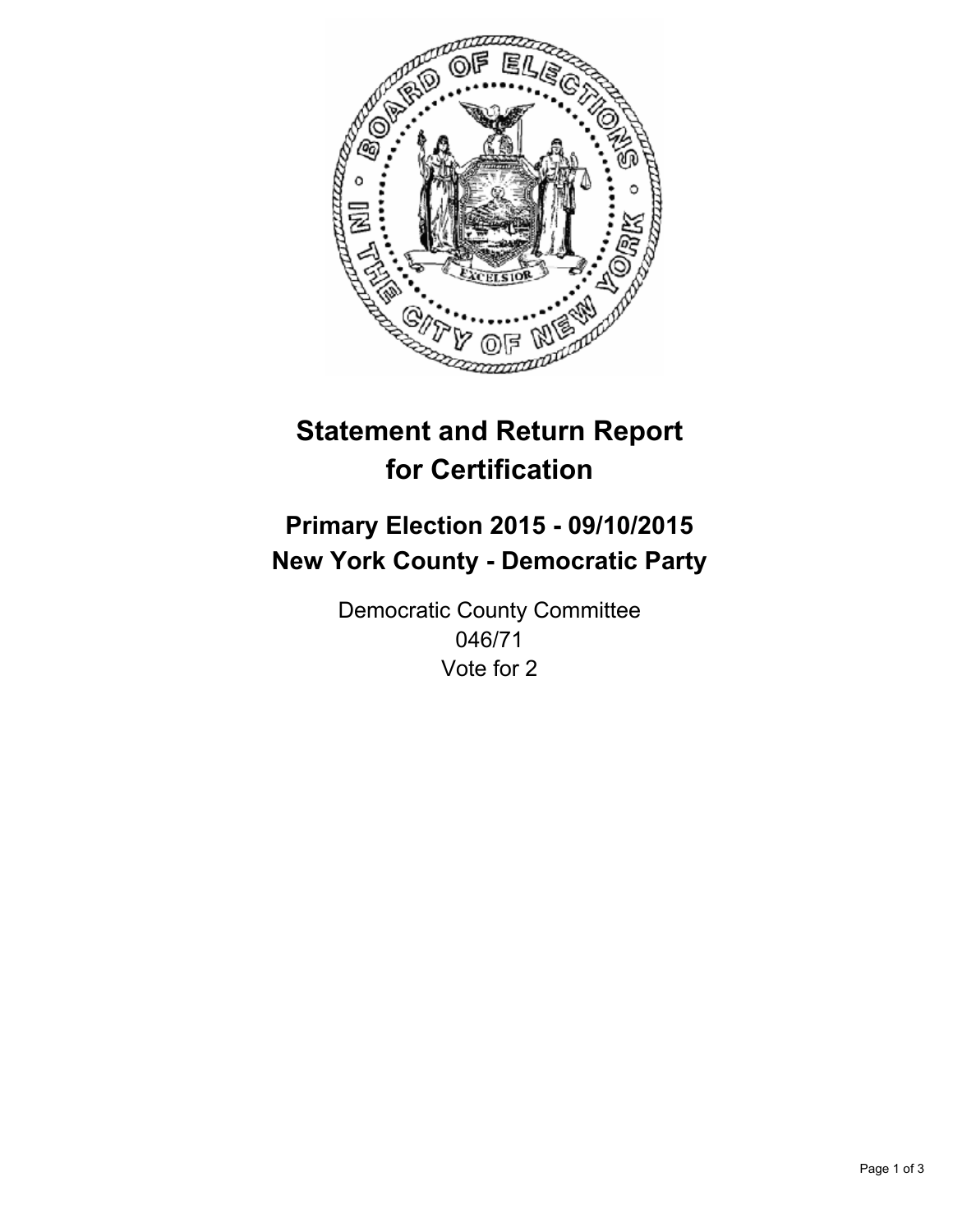

#### **Assembly District 71**

| PUBLIC COUNTER                                           | 26             |
|----------------------------------------------------------|----------------|
| ABSENTEE/MILITARY                                        | $\overline{2}$ |
| <b>AFFIDAVIT</b>                                         | 0              |
| <b>Total Ballots</b>                                     | 28             |
| Less - Inapplicable Federal/Special Presidential Ballots | 0              |
| <b>Total Applicable Ballots</b>                          | 28             |
| <b>CARMEN PENA</b>                                       | 10             |
| <b>DULCE SALDANA</b>                                     | 8              |
| DARLENE HATCHER                                          | 15             |
| MICHAEL WILSON JR.                                       | 13             |
| <b>Total Votes</b>                                       | 46             |
| Unrecorded                                               | 10             |